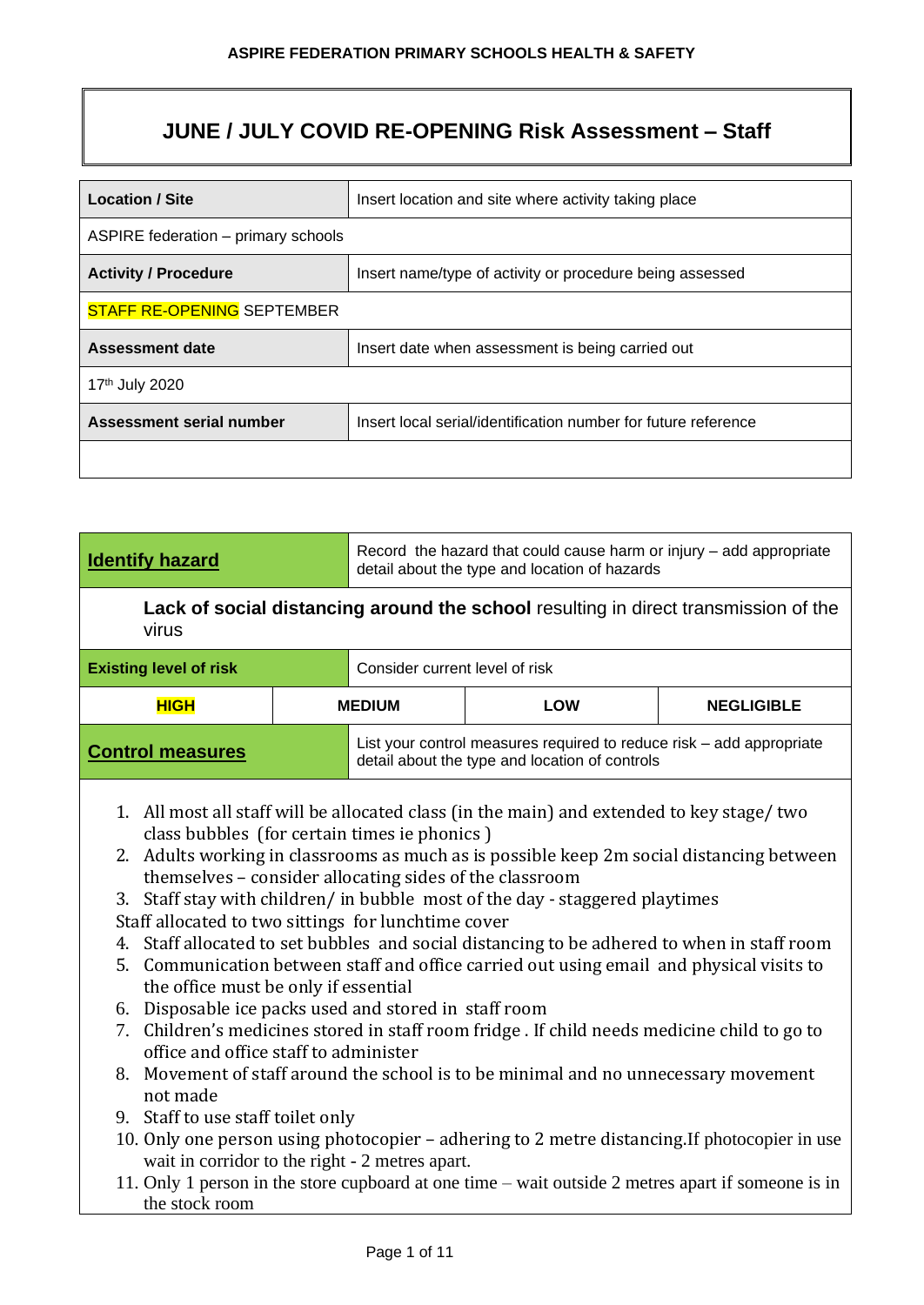- 12. When talking to each other ensure there is 2 metres distance between each other and in ventilated space
- 13. Corridor windows open at all times
- 14. Classroom windows open at all times
- 15. Office windows open at all times
- 16. Staff to pass using 2m distancing when passing in corridors do not stop and chat in corridors (as confined space)
- 17. Meetings with parents carried out on the phone as much as possible or social distanced outside.
- 18. Hand gel provided in offices and staff room and photo copier area.
- 19. Hand gel to be used before and after using photocopier. Wipes also to be us.ed to wipe down keyboards and mouse before and after use.
- 20. Adults in for meetings where 2 metre social distancing cannot be adhered to re confidentiality face masks will be supplied and worn by members of staff and visitors – plastic chairs used for visitors and wiped down after use with wipes
- 21. If staff not able to attend school staff in bubble to cover the class where ever possible to reduce the introduction of outside supply staff to the school and also reduce the contact of school staff across the school.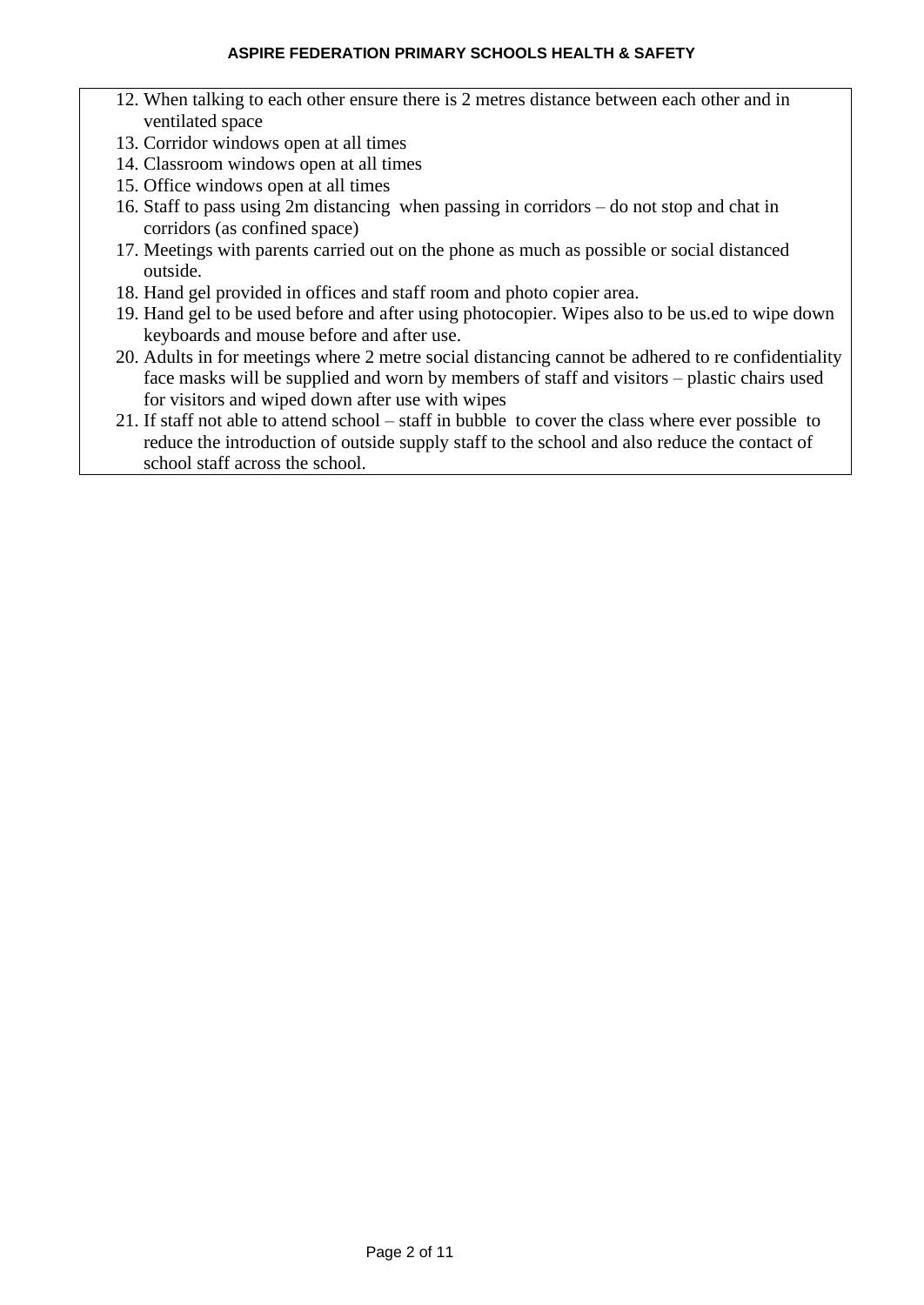| <b>Identify hazard</b>                                                                                                                                                                                  |  | Record the hazard that could cause harm or injury – add appropriate<br>detail about the type and location of hazards   |  |  |  |  |
|---------------------------------------------------------------------------------------------------------------------------------------------------------------------------------------------------------|--|------------------------------------------------------------------------------------------------------------------------|--|--|--|--|
| Lack of social distancing using toilets and poor hygiene resulting in direct and<br>indirect transmission of the virus                                                                                  |  |                                                                                                                        |  |  |  |  |
| <b>Existing level of risk</b>                                                                                                                                                                           |  | Consider current level of risk                                                                                         |  |  |  |  |
| <b>HIGH</b>                                                                                                                                                                                             |  | <b>MEDIUM</b><br><b>LOW</b><br><b>NEGLIGIBLE</b>                                                                       |  |  |  |  |
| <b>Control measures</b>                                                                                                                                                                                 |  | List your control measures required to reduce risk – add appropriate<br>detail about the type and location of controls |  |  |  |  |
| Toilets cleaned at the end of the day using disenfectent<br>2.<br>Sufficient soap in all toilets and checked daily<br>Staff to use the toilets for adults only<br>3.<br>4. Hands to be washed regularly |  |                                                                                                                        |  |  |  |  |

| <b>Identify hazard</b>                      |                                                                                                                                                                                                                                                                                                                                                                                                                                                                                                                                                                                                                                                                                                                                                                                                                                   | Record the hazard that could cause harm or injury - add appropriate<br>detail about the type and location of hazards |                                                                                                                        |                   |  |  |  |  |
|---------------------------------------------|-----------------------------------------------------------------------------------------------------------------------------------------------------------------------------------------------------------------------------------------------------------------------------------------------------------------------------------------------------------------------------------------------------------------------------------------------------------------------------------------------------------------------------------------------------------------------------------------------------------------------------------------------------------------------------------------------------------------------------------------------------------------------------------------------------------------------------------|----------------------------------------------------------------------------------------------------------------------|------------------------------------------------------------------------------------------------------------------------|-------------------|--|--|--|--|
|                                             | Lack of social distancing during lunchtimes and breaks and contact from<br>surfaces – resulting in direct and indirect transmission of the virus                                                                                                                                                                                                                                                                                                                                                                                                                                                                                                                                                                                                                                                                                  |                                                                                                                      |                                                                                                                        |                   |  |  |  |  |
| <b>Existing level of risk</b>               |                                                                                                                                                                                                                                                                                                                                                                                                                                                                                                                                                                                                                                                                                                                                                                                                                                   | Consider current level of risk                                                                                       |                                                                                                                        |                   |  |  |  |  |
| <b>HIGH</b>                                 |                                                                                                                                                                                                                                                                                                                                                                                                                                                                                                                                                                                                                                                                                                                                                                                                                                   | <b>MEDIUM</b>                                                                                                        | <b>LOW</b>                                                                                                             | <b>NEGLIGIBLE</b> |  |  |  |  |
| <b>Control measures</b>                     |                                                                                                                                                                                                                                                                                                                                                                                                                                                                                                                                                                                                                                                                                                                                                                                                                                   |                                                                                                                      | List your control measures required to reduce risk – add appropriate<br>detail about the type and location of controls |                   |  |  |  |  |
| ٠<br>$\bullet$<br>٠<br>$\bullet$<br>forward | Staff room - Staff sit 2 metres apart<br>Signs in staffroom concerning 2 metre distancing and cleaning expectations<br>Hand gel provided in staff room to used after using shared utensils<br>Staff to use their own mug and crockery, containers etc if at all possible and take home and<br>wash to reduce contact<br>Table cleaned at end of the day with disinfectant<br>Staff to eat in bubbles wherever possible<br>Children to have a staggered lunch break and eat and play in two sittings<br>Staff to stay socially distanced from children<br>Children to be seated within bubble groups<br>Max of 4 children on a dinner table – one at either end and two either side but not directly<br>opposite each other<br>Where classrooms are used for lunch $-$ two children side by side at a table $-$ tables left facing |                                                                                                                      |                                                                                                                        |                   |  |  |  |  |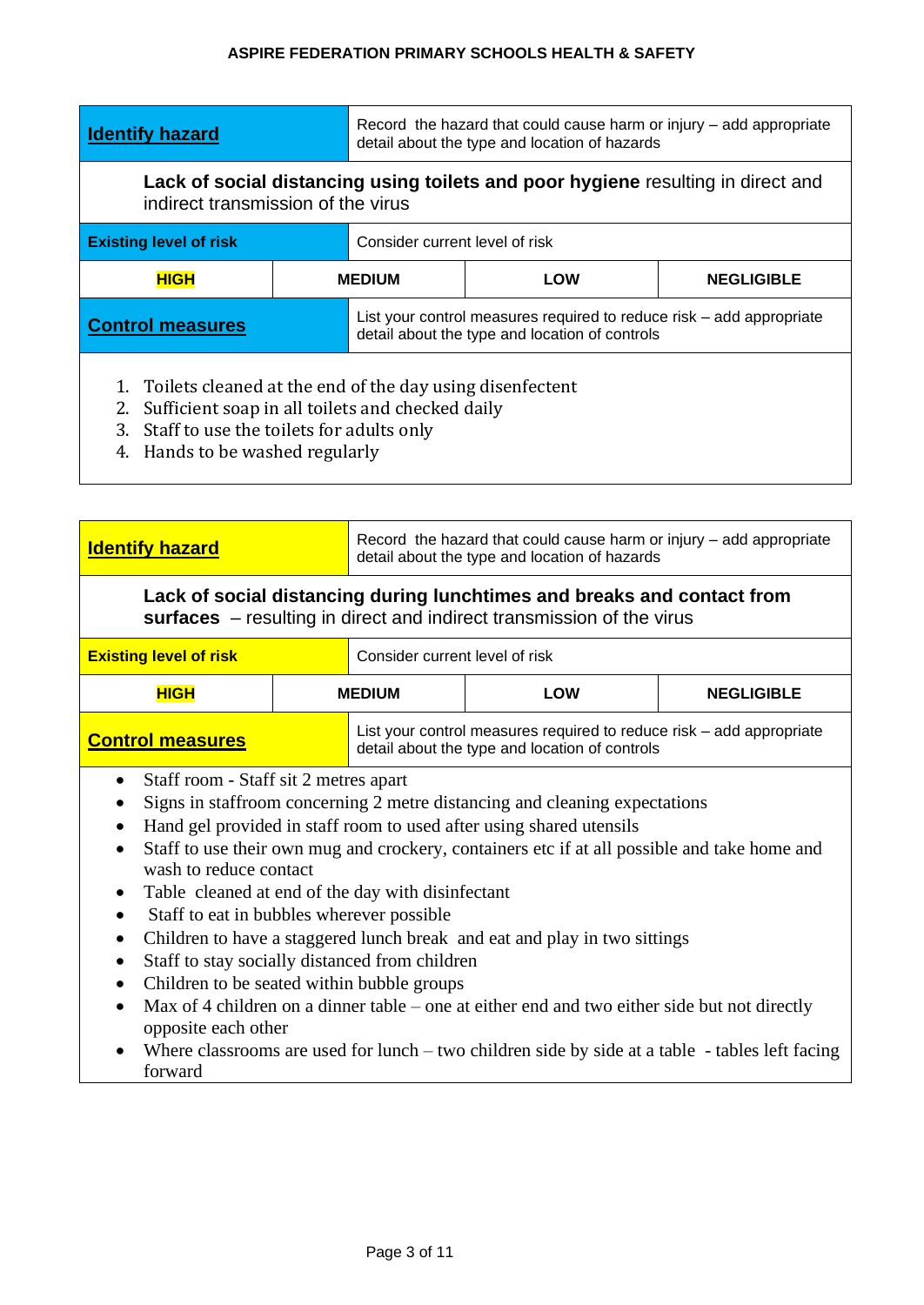| <b>Identify hazard</b>                                           |                                                                                                                                                                                                                                                                                                                                                                                                                                                                                                                                                                                                                                                                                                                              | Record the hazard that could cause harm or injury – add appropriate<br>detail about the type and location of hazards   |                   |  |  |  |
|------------------------------------------------------------------|------------------------------------------------------------------------------------------------------------------------------------------------------------------------------------------------------------------------------------------------------------------------------------------------------------------------------------------------------------------------------------------------------------------------------------------------------------------------------------------------------------------------------------------------------------------------------------------------------------------------------------------------------------------------------------------------------------------------------|------------------------------------------------------------------------------------------------------------------------|-------------------|--|--|--|
| virus                                                            | Lack of social distancing in the corridors resulting in direct transmission of the                                                                                                                                                                                                                                                                                                                                                                                                                                                                                                                                                                                                                                           |                                                                                                                        |                   |  |  |  |
| <b>Existing level of risk</b>                                    | Consider current level of risk                                                                                                                                                                                                                                                                                                                                                                                                                                                                                                                                                                                                                                                                                               |                                                                                                                        |                   |  |  |  |
| <b>HIGH</b>                                                      | <b>MEDIUM</b>                                                                                                                                                                                                                                                                                                                                                                                                                                                                                                                                                                                                                                                                                                                | <b>LOW</b>                                                                                                             | <b>NEGLIGIBLE</b> |  |  |  |
| <b>Control measures</b>                                          |                                                                                                                                                                                                                                                                                                                                                                                                                                                                                                                                                                                                                                                                                                                              | List your control measures required to reduce risk – add appropriate<br>detail about the type and location of controls |                   |  |  |  |
|                                                                  | 1. Children and staff staying in their classroom for majority of the time and accessing<br>outside from classroom door<br>2. Messages to office via one pupil or email<br>3. When moving class around the school - 1 metres between children - one adult at back<br>insisting the distance is maintained - regular practice this in the first few days Staff to<br>keep at least 1 metre from children (2 m if possible when moving around school)<br>4. Cloakroom areas cleared and used for passing areas - COVID LAYBYS!                                                                                                                                                                                                  |                                                                                                                        |                   |  |  |  |
| <b>Identify hazard</b>                                           | Contact of shared resources resulting in indirect transmission of the virus                                                                                                                                                                                                                                                                                                                                                                                                                                                                                                                                                                                                                                                  | Record the hazard that could cause harm or injury - add appropriate<br>detail about the type and location of hazards   |                   |  |  |  |
| <b>Existing level of risk</b>                                    | Consider current level of risk                                                                                                                                                                                                                                                                                                                                                                                                                                                                                                                                                                                                                                                                                               |                                                                                                                        |                   |  |  |  |
| <b>HIGH</b>                                                      | <b>MEDIUM</b>                                                                                                                                                                                                                                                                                                                                                                                                                                                                                                                                                                                                                                                                                                                | <b>LOW</b>                                                                                                             | <b>NEGLIGIBLE</b> |  |  |  |
| <b>Control measures</b>                                          | List your control measures required to reduce risk – add appropriate<br>detail about the type and location of controls                                                                                                                                                                                                                                                                                                                                                                                                                                                                                                                                                                                                       |                                                                                                                        |                   |  |  |  |
| session if not more regularly.<br>4.<br>interactive white board. | 1. Staff have own resources when working with children and in office and do not share –<br>zippy bag each with name on - acquire zippy bag from office<br>2. Staff do not use the children's resources - each child will have own resources<br>3. Hand gel available in all classrooms. Staff to wash hands or use hand gel at least once an<br>Soap available in all classrooms and running water<br>5. Hand gel to be used before and after using laptop if shared with other staff and<br>6. Office staff to use own equipment, including keyboards and mice. Area cleaned after use<br>7. If using a shared resource like the cutter, laminator - use hand gel before and after use<br>or wipe down with alcoholic wipes |                                                                                                                        |                   |  |  |  |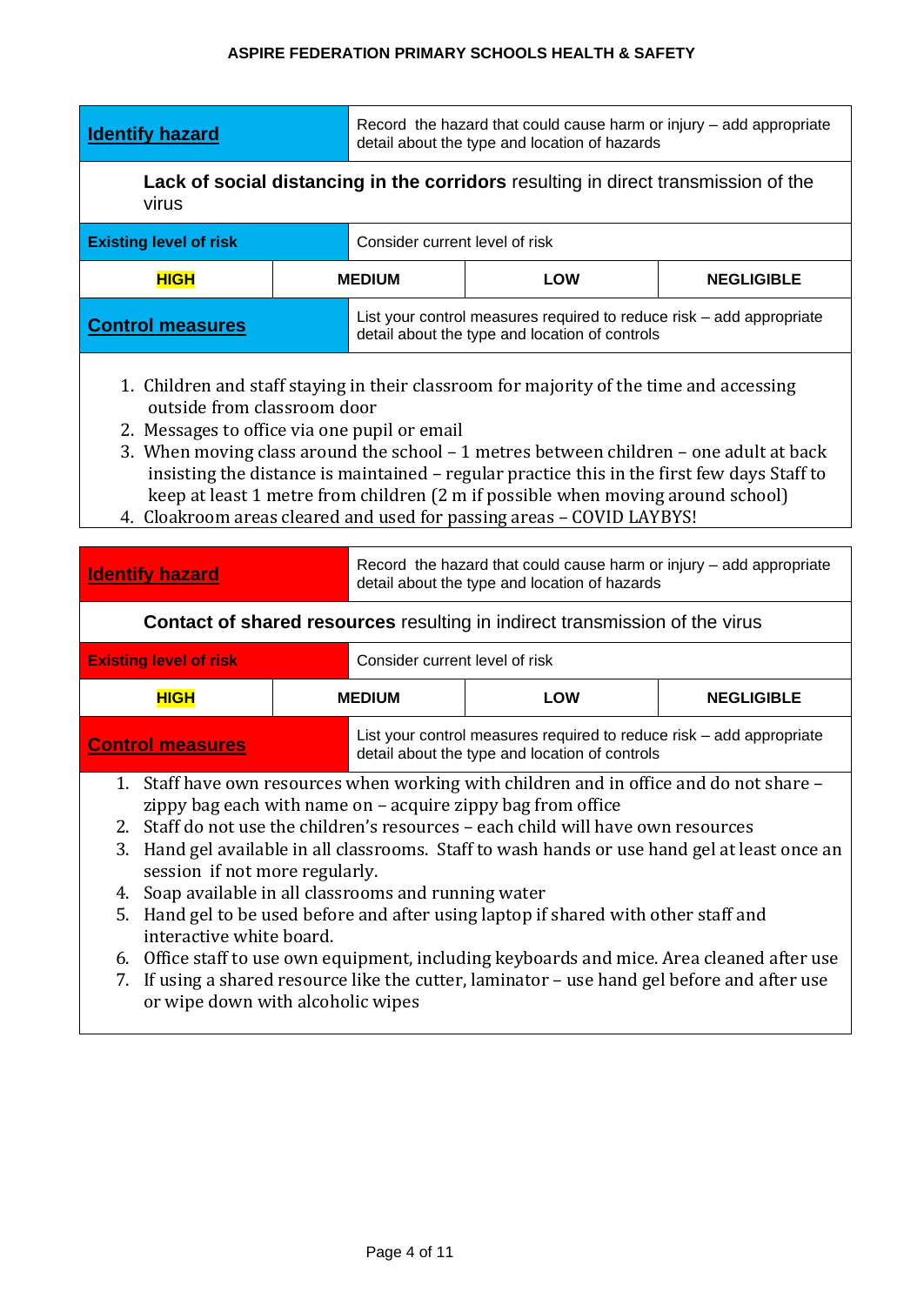| <b>Identify hazard</b>                                                                                                                                                                                                                                                                                                                                                                                                                                                                                                                                                                                                                                                              | Record the hazard that could cause harm or injury - add appropriate<br>detail about the type and location of hazards |                                                                                                                        |            |                   |  |
|-------------------------------------------------------------------------------------------------------------------------------------------------------------------------------------------------------------------------------------------------------------------------------------------------------------------------------------------------------------------------------------------------------------------------------------------------------------------------------------------------------------------------------------------------------------------------------------------------------------------------------------------------------------------------------------|----------------------------------------------------------------------------------------------------------------------|------------------------------------------------------------------------------------------------------------------------|------------|-------------------|--|
| Emotional distress of the staff – including anxiety                                                                                                                                                                                                                                                                                                                                                                                                                                                                                                                                                                                                                                 |                                                                                                                      |                                                                                                                        |            |                   |  |
| <b>Existing level of risk</b>                                                                                                                                                                                                                                                                                                                                                                                                                                                                                                                                                                                                                                                       |                                                                                                                      | Consider current level of risk                                                                                         |            |                   |  |
| <b>HIGH</b>                                                                                                                                                                                                                                                                                                                                                                                                                                                                                                                                                                                                                                                                         |                                                                                                                      | <b>MEDIUM</b>                                                                                                          | <b>LOW</b> | <b>NEGLIGIBLE</b> |  |
| <b>Control measures</b>                                                                                                                                                                                                                                                                                                                                                                                                                                                                                                                                                                                                                                                             |                                                                                                                      | List your control measures required to reduce risk – add appropriate<br>detail about the type and location of controls |            |                   |  |
| 1. Inclusion in risk assessment process – input into hazard identification and control<br>measures<br>2. Online coaching for any staff who requests it – heads of school and NAHT well-being<br>resources<br>3. Staff meeting – virtually – to discuss concerns and shared control measures<br>Sharing of support helplines<br>4.<br>5. At least one SLT member of staff on site every day for staff to share concerns<br>Risk assessments reviewed after day one, week one and fortnightly after that – this is<br>6.<br>flexible<br>7. PPE masks offered to staff working with children<br>8. PPA time covered by same members of staff - to reduce sharing of resources and also |                                                                                                                      |                                                                                                                        |            |                   |  |

| <b>Identify hazard</b> |
|------------------------|

Record the hazard that could cause harm or injury – add appropriate detail about the type and location of hazards

**Risk of spreading virus due to close contact with children – 1:1 and restraint** resulting in direct transmission of the virus

| <b>Existing level of risk</b> |  | Consider current level of risk                                                                                         |     |                   |
|-------------------------------|--|------------------------------------------------------------------------------------------------------------------------|-----|-------------------|
| <b>HIGH</b>                   |  | <b>MEDIUM</b>                                                                                                          | LOW | <b>NEGLIGIBLE</b> |
| <b>Control measures</b>       |  | List your control measures required to reduce risk – add appropriate<br>detail about the type and location of controls |     |                   |

- 1. Seek expert guidance from special schools re support for children with behaviour difficulties – that might need restraint and display spitting, biting etc. Leading to individual risk assessments
- 2. All EHCP, those needing intimate care and non-compliant Children will have a COVID risk assessment which includes the families, staff, SENCO and leaders
- 3. PPE used for intimate care and close contact with children PPE put on before use so children get used to it. (PPE = gloves, disposable face shield, mask and apron.) Disposing of PPE (except face shield in yellow bin.
- 4. Office staff to monitor levels of PPE and order more if needed
- 5. All children not complying with routines and expectations over time will have individual behaviour plan.
- 6. If staff need assistance re aggressive behaviour that may result in restraint call SLT
- 7. Reduced timetable / exclusion / inclusion considered if necessary if children are acting in a way staff and other children are put at risk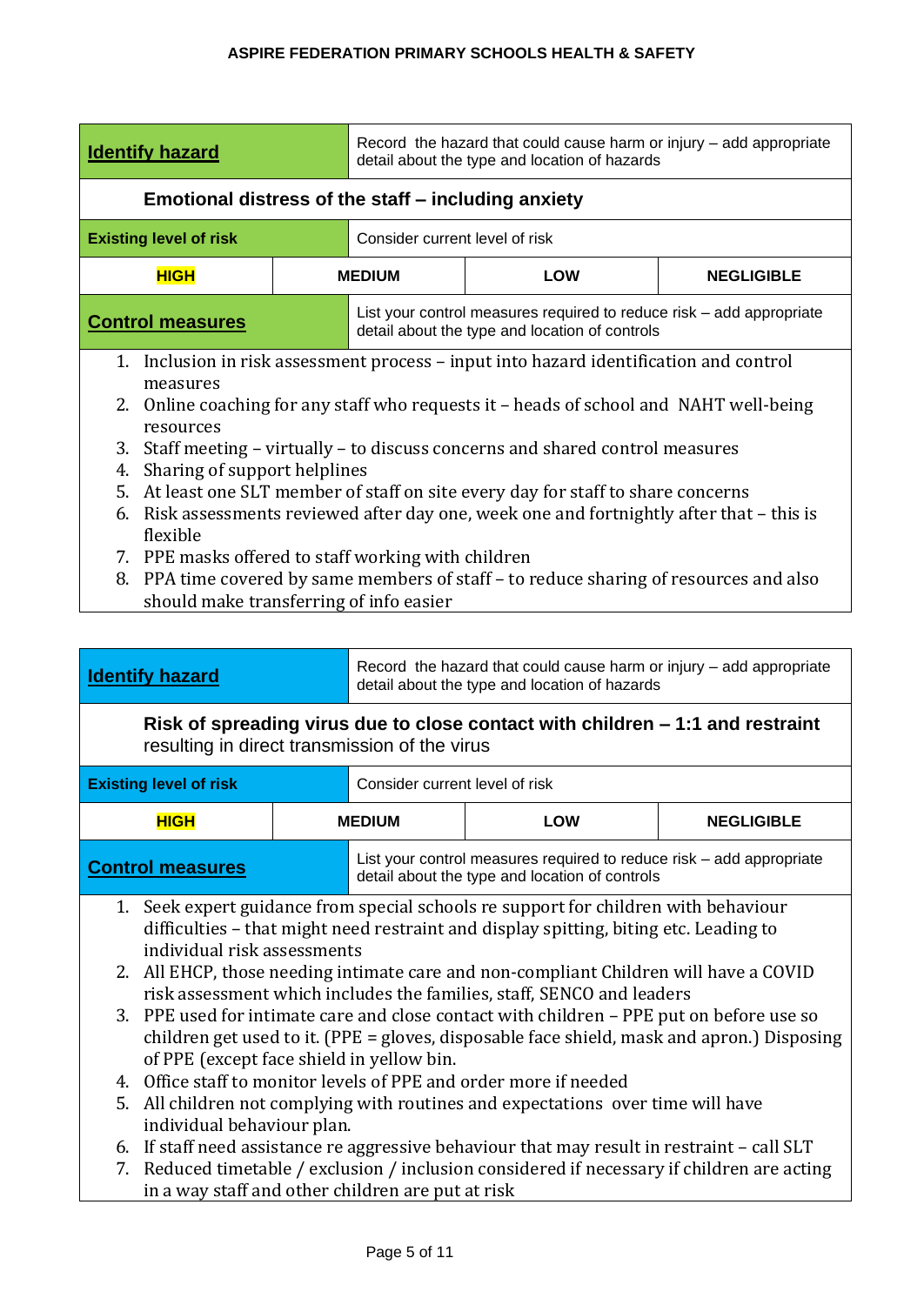8. First aid administered in class or on the playground or in play area. If further assistance needed – send message to office staff – who will bring PPE

| <b>Identify hazard</b>                                                                                                                                                                                                                                                                                                                                                                                                                                                                                                                                                                                                                                                                                                                                                            |  | Record the hazard that could cause harm or injury – add appropriate<br>detail about the type and location of hazards |                                                                                                                        |                   |  |
|-----------------------------------------------------------------------------------------------------------------------------------------------------------------------------------------------------------------------------------------------------------------------------------------------------------------------------------------------------------------------------------------------------------------------------------------------------------------------------------------------------------------------------------------------------------------------------------------------------------------------------------------------------------------------------------------------------------------------------------------------------------------------------------|--|----------------------------------------------------------------------------------------------------------------------|------------------------------------------------------------------------------------------------------------------------|-------------------|--|
| Risk of spreading virus due to poor hygiene resulting in indirect transmission of<br>the virus                                                                                                                                                                                                                                                                                                                                                                                                                                                                                                                                                                                                                                                                                    |  |                                                                                                                      |                                                                                                                        |                   |  |
| <b>Existing level of risk</b>                                                                                                                                                                                                                                                                                                                                                                                                                                                                                                                                                                                                                                                                                                                                                     |  | Consider current level of risk                                                                                       |                                                                                                                        |                   |  |
| <b>HIGH</b>                                                                                                                                                                                                                                                                                                                                                                                                                                                                                                                                                                                                                                                                                                                                                                       |  | <b>MEDIUM</b>                                                                                                        | <b>LOW</b>                                                                                                             | <b>NEGLIGIBLE</b> |  |
| <b>Control measures</b>                                                                                                                                                                                                                                                                                                                                                                                                                                                                                                                                                                                                                                                                                                                                                           |  |                                                                                                                      | List your control measures required to reduce risk – add appropriate<br>detail about the type and location of controls |                   |  |
| Hand gel dispenser in all classrooms<br>1.<br>2.<br>Hand gel order in large quantities<br>Handwashing PHSE lessons, songs, videos and rhymes for children<br>3.<br>Extra soap dispensers and re-fills in each classroom<br>4.<br>5.<br>Children handwash or hand gel on entry to school, before break, after break, before<br>lunch, after lunch, leaving school, using the toilet and any time they cough or sneeze<br>6. Washing hands posters replaced in all washing areas<br>TISSUE PEDAL BINS in all classrooms and staff rest areas - labelled and medical waste<br>7.<br>bags (green) to be used and emptied in medical waste everynight<br>Tissues in all classrooms - checked by cleaners and TA everyday to ensure there are<br>8.<br>tissues in every room every day. |  |                                                                                                                      |                                                                                                                        |                   |  |
| Record the hazard that could cause harm or injury - add appropriate<br><b>Identify hazard</b><br>detail about the type and location of hazards                                                                                                                                                                                                                                                                                                                                                                                                                                                                                                                                                                                                                                    |  |                                                                                                                      |                                                                                                                        |                   |  |
| Risk of infection due to lack of cleaning resulting in indirect transmission of the<br>virus                                                                                                                                                                                                                                                                                                                                                                                                                                                                                                                                                                                                                                                                                      |  |                                                                                                                      |                                                                                                                        |                   |  |
| <b>Existing level of risk</b>                                                                                                                                                                                                                                                                                                                                                                                                                                                                                                                                                                                                                                                                                                                                                     |  | Consider current level of risk                                                                                       |                                                                                                                        |                   |  |
| <b>LICU</b>                                                                                                                                                                                                                                                                                                                                                                                                                                                                                                                                                                                                                                                                                                                                                                       |  | MENIIM<br>וווח ו<br>NECI ICIDI E                                                                                     |                                                                                                                        |                   |  |

| <b>HIGH</b>             | <b>MEDIUM</b> |  | <b>LOW</b>                                                                                                             | <b>NEGLIGIBLE</b> |
|-------------------------|---------------|--|------------------------------------------------------------------------------------------------------------------------|-------------------|
| <b>Control measures</b> |               |  | List your control measures required to reduce risk – add appropriate<br>detail about the type and location of controls |                   |

- 1. All surfaces, handles, toilets and shared equipment will be cleaned each day using disinfectant
- 2. PPE will be worn by all cleaning staff
- 3. Some resources will be rotated and left to de-contaminate for 3 or 4 days after cleaning to reduce the risk of indirect transmission – Year R and Year 1
- 4. Soft furnishings and soft / cloth toys will be removed from use in classrooms
- 5. Staff room and toilets cleaned everyday using disinfectant and soap dispensers checked daily
- 6. Office desks cleaned every day
- 7. Hand gel, anti-virus spray, tissue and soap levels will be checked by cleaners every day
- 8.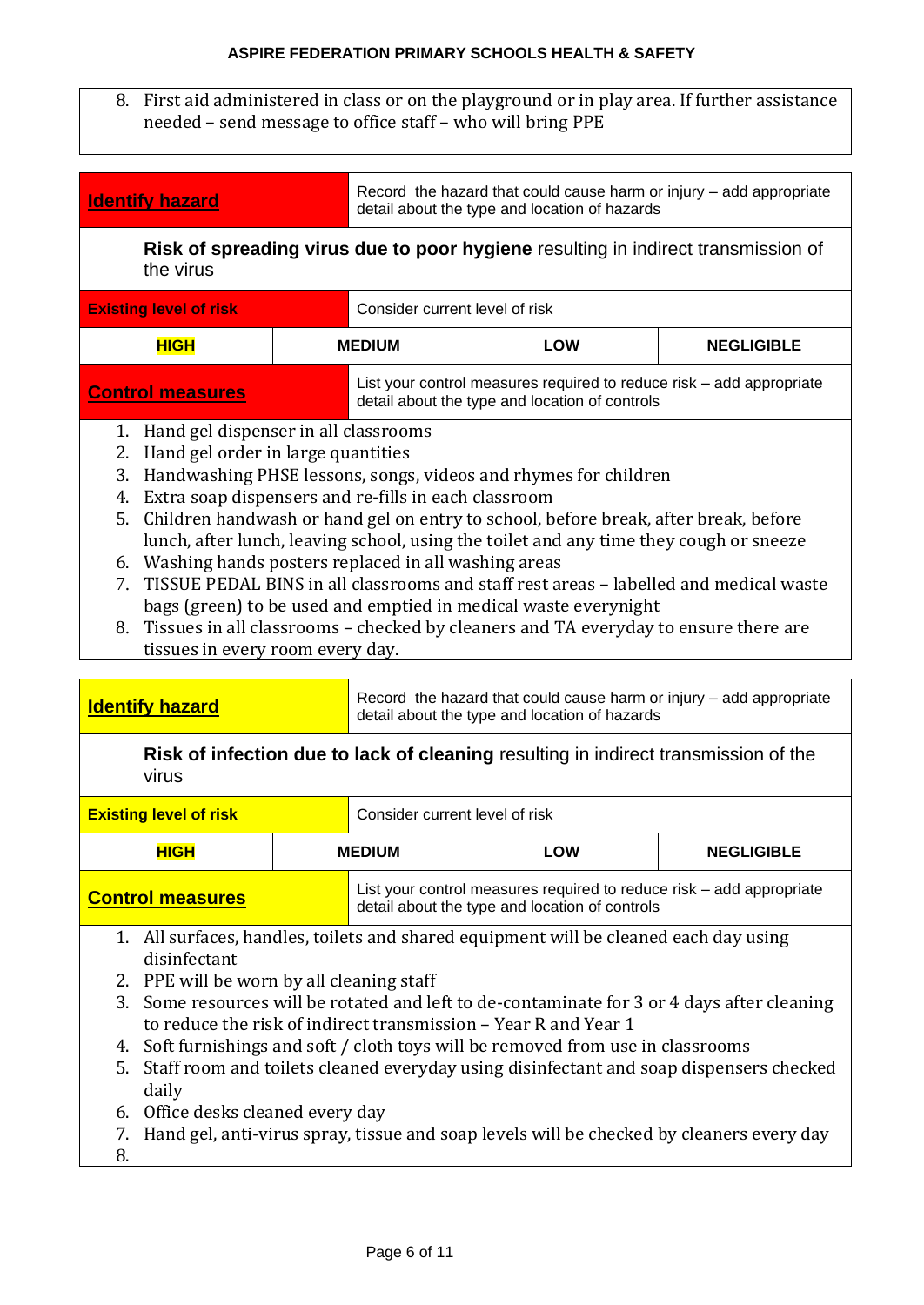| Record the hazard that could cause harm or injury - add appropriate<br><b>Identify hazard</b><br>detail about the type and location of hazards                                                                                                                                                                                                                                                                                                                                                                                                                                                                                                                                                                                                                                                                         |                                                                                                                 |                                                                                                                        |            |                   |  |  |  |  |
|------------------------------------------------------------------------------------------------------------------------------------------------------------------------------------------------------------------------------------------------------------------------------------------------------------------------------------------------------------------------------------------------------------------------------------------------------------------------------------------------------------------------------------------------------------------------------------------------------------------------------------------------------------------------------------------------------------------------------------------------------------------------------------------------------------------------|-----------------------------------------------------------------------------------------------------------------|------------------------------------------------------------------------------------------------------------------------|------------|-------------------|--|--|--|--|
|                                                                                                                                                                                                                                                                                                                                                                                                                                                                                                                                                                                                                                                                                                                                                                                                                        | Risk of illness of vulnerable staff and family members through direct and indirect<br>transmission of the virus |                                                                                                                        |            |                   |  |  |  |  |
| <b>Existing level of risk</b>                                                                                                                                                                                                                                                                                                                                                                                                                                                                                                                                                                                                                                                                                                                                                                                          |                                                                                                                 | Consider current level of risk                                                                                         |            |                   |  |  |  |  |
| <b>HIGH</b>                                                                                                                                                                                                                                                                                                                                                                                                                                                                                                                                                                                                                                                                                                                                                                                                            |                                                                                                                 | <b>MEDIUM</b>                                                                                                          | <b>LOW</b> | <b>NEGLIGIBLE</b> |  |  |  |  |
| <b>Control measures</b>                                                                                                                                                                                                                                                                                                                                                                                                                                                                                                                                                                                                                                                                                                                                                                                                |                                                                                                                 | List your control measures required to reduce risk - add appropriate<br>detail about the type and location of controls |            |                   |  |  |  |  |
| 1. Those who are clinically extremely vulnerable (those who have received a letter from<br>Government or clinician) or living with someone who is clinically extremely vulnerable<br>are to complete individual staff risk assessment - adding individual hazards and control<br>measures to this risk assessment.<br>2. Those who are clinically vulnerable or clinically extremely vulnerable-to adhere to<br>strict 2 metre social distancing from colleagues and children (where possible re<br>children)<br>3. Agree if staff are allowed to wear PPE when in school if they wish<br>Issuing of all relevant risk assessments to staff concerning returning to work - and<br>4.<br>allow them to comment and contribute<br>5. All staff recommended to clean their clothes on returning to home and shower before |                                                                                                                 |                                                                                                                        |            |                   |  |  |  |  |

| <b>Identify hazard</b>                                                                                                                                                                                                                                                                                                                                                                                                                                                                                                                                                                                                                                                                                                                                                                                                                                                                                                                                                                                                                                                                                |               | Record the hazard that could cause harm or injury - add appropriate<br>detail about the type and location of hazards |                                                |                                                                      |
|-------------------------------------------------------------------------------------------------------------------------------------------------------------------------------------------------------------------------------------------------------------------------------------------------------------------------------------------------------------------------------------------------------------------------------------------------------------------------------------------------------------------------------------------------------------------------------------------------------------------------------------------------------------------------------------------------------------------------------------------------------------------------------------------------------------------------------------------------------------------------------------------------------------------------------------------------------------------------------------------------------------------------------------------------------------------------------------------------------|---------------|----------------------------------------------------------------------------------------------------------------------|------------------------------------------------|----------------------------------------------------------------------|
| <b>Existing level of risk</b>                                                                                                                                                                                                                                                                                                                                                                                                                                                                                                                                                                                                                                                                                                                                                                                                                                                                                                                                                                                                                                                                         |               | Consider current level of risk                                                                                       |                                                |                                                                      |
| <b>HIGH</b>                                                                                                                                                                                                                                                                                                                                                                                                                                                                                                                                                                                                                                                                                                                                                                                                                                                                                                                                                                                                                                                                                           | <b>MEDIUM</b> |                                                                                                                      | <b>LOW</b>                                     | <b>NEGLIGIBLE</b>                                                    |
| Risk of illness by child or staff member exhibiting symptoms by direct<br>transmission                                                                                                                                                                                                                                                                                                                                                                                                                                                                                                                                                                                                                                                                                                                                                                                                                                                                                                                                                                                                                |               |                                                                                                                      |                                                |                                                                      |
| <b>Control measures</b>                                                                                                                                                                                                                                                                                                                                                                                                                                                                                                                                                                                                                                                                                                                                                                                                                                                                                                                                                                                                                                                                               |               |                                                                                                                      | detail about the type and location of controls | List your control measures required to reduce risk – add appropriate |
| 1. FIRST AID area set up- for children needing serious first aid, or showing any symptoms<br>of Coronavirus - temperature, new continuous cough or loss of taste or smell go directly<br>to FIRST AID area Staff escorting child with COVID symptoms to wear PPE and if<br>possible keep 2 metres apart and instruct others to keep their distance.<br>2. If temperature is taken - non-touch thermometer used<br>Office staff call parents if temperature is high (above 37.8 degrees) or continuous cough<br>3.<br>and ask for child to be collected. Siblings also to return home.<br>Parent instructed to get child tested for COVID and share result with school<br>4.<br>Disposable PPE in yellow bin, face mask and visor left for cleaning and could be re-used<br>5.<br>if not contaminated. (extra PPE is available)<br>6. Members of staff supporting child with symptoms - wash hands thoroughly and can<br>return to work (if child coughed and sneezed on adult and no PPE then contact SLT<br>member before returning to work, and keep 2 metres apart from other members of<br>staff) |               |                                                                                                                      |                                                |                                                                      |

7. If positive case – School contact PHE and take advice – see flow charts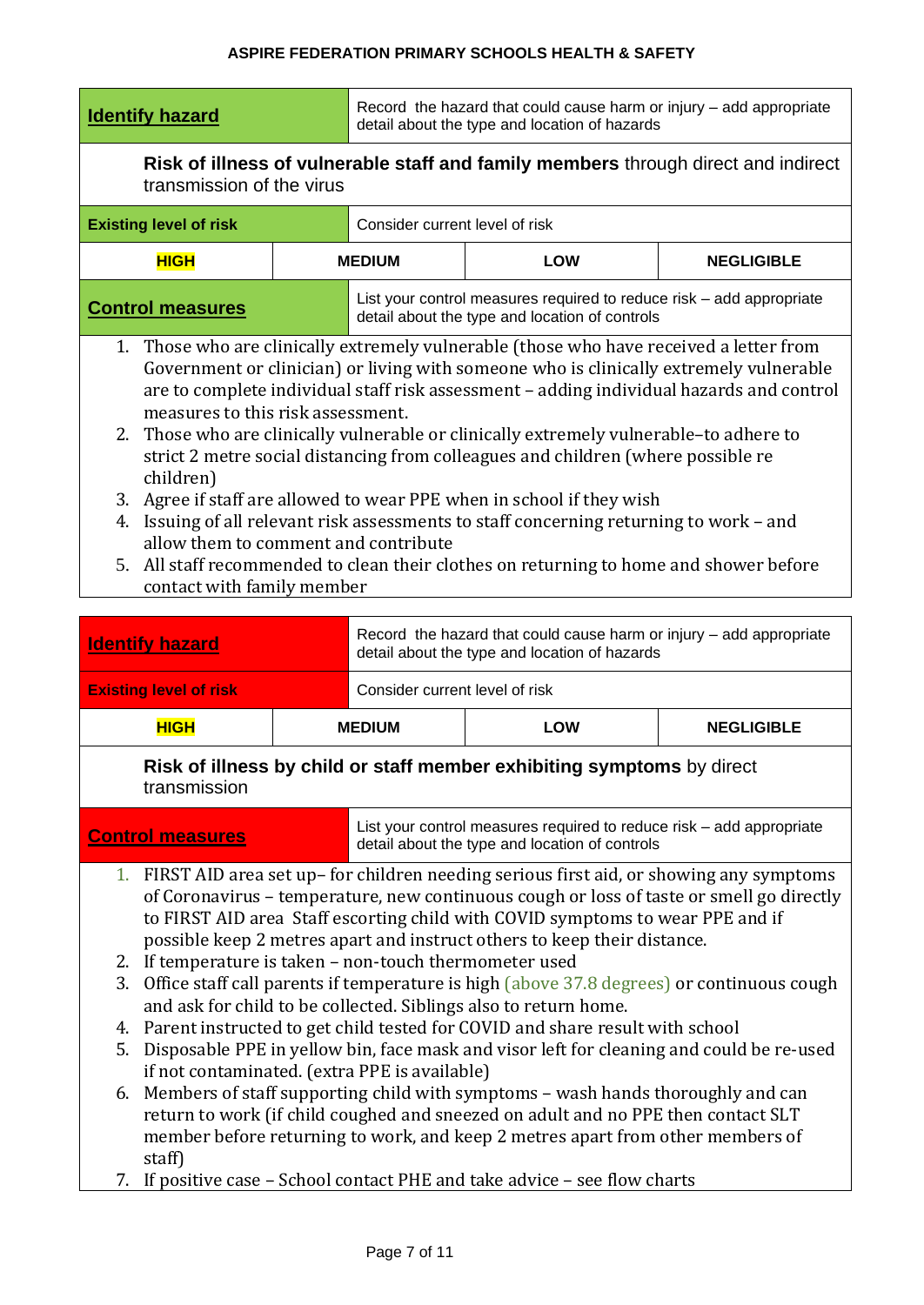| <b>Identify hazard</b>         |                                | Record the hazard that could cause harm or injury – add appropriate<br>detail about the type and location of hazards |                                                                                                                        |                   |
|--------------------------------|--------------------------------|----------------------------------------------------------------------------------------------------------------------|------------------------------------------------------------------------------------------------------------------------|-------------------|
|                                |                                |                                                                                                                      |                                                                                                                        |                   |
| <b>Existing level of risk</b>  | Consider current level of risk |                                                                                                                      |                                                                                                                        |                   |
| <b>HIGH</b>                    | <b>MEDIUM</b>                  |                                                                                                                      | <b>LOW</b>                                                                                                             | <b>NEGLIGIBLE</b> |
| <b>Control measures</b>        |                                |                                                                                                                      | List your control measures required to reduce risk – add appropriate<br>detail about the type and location of controls |                   |
|                                |                                |                                                                                                                      |                                                                                                                        |                   |
| <b>Remaining level of risk</b> |                                |                                                                                                                      | Consider level of risk following use of control measures                                                               |                   |
| <b>HIGH</b>                    | <b>MEDIUM</b>                  |                                                                                                                      | LOW                                                                                                                    | <b>NEGLIGIBLE</b> |

| <b>OVERALL level of risk</b>        | Consider level of risk following use of control measures<br>HIGHLIGHT the appropriate assessment of risk |                                                          |                                                |
|-------------------------------------|----------------------------------------------------------------------------------------------------------|----------------------------------------------------------|------------------------------------------------|
| <b>NOT REDUCED THE OVERALL RISK</b> |                                                                                                          | <b>REDUCED THE OVERALL</b><br><b>RISK TO SOME DEGREE</b> | <b>CONSIDERABLY REDUCED THE</b><br><b>RISK</b> |
| <b>Assessor's comments</b>          |                                                                                                          | Insert comments relevant to findings as appropriate      |                                                |
|                                     |                                                                                                          |                                                          |                                                |

| Name of assessor          | <b>Signature of assessor</b>                          | Date |
|---------------------------|-------------------------------------------------------|------|
|                           |                                                       |      |
|                           |                                                       |      |
| <b>Manager's comments</b> | Insert comments relevant to assessment as appropriate |      |
|                           |                                                       |      |

<u> 1980 - Johann Stoff, deutscher Stoffen und der Stoffen und der Stoffen und der Stoffen und der Stoffen und d</u>

| Name of manager | <b>Signature of manager</b> | <b>Date</b> |
|-----------------|-----------------------------|-------------|
|                 |                             |             |

| <b>Risk assessment review 1</b>             |               |
|---------------------------------------------|---------------|
| <b>Date</b>                                 | After day one |
| CHANGES TO CONTROLS MEASURES AND OR HAZARDS |               |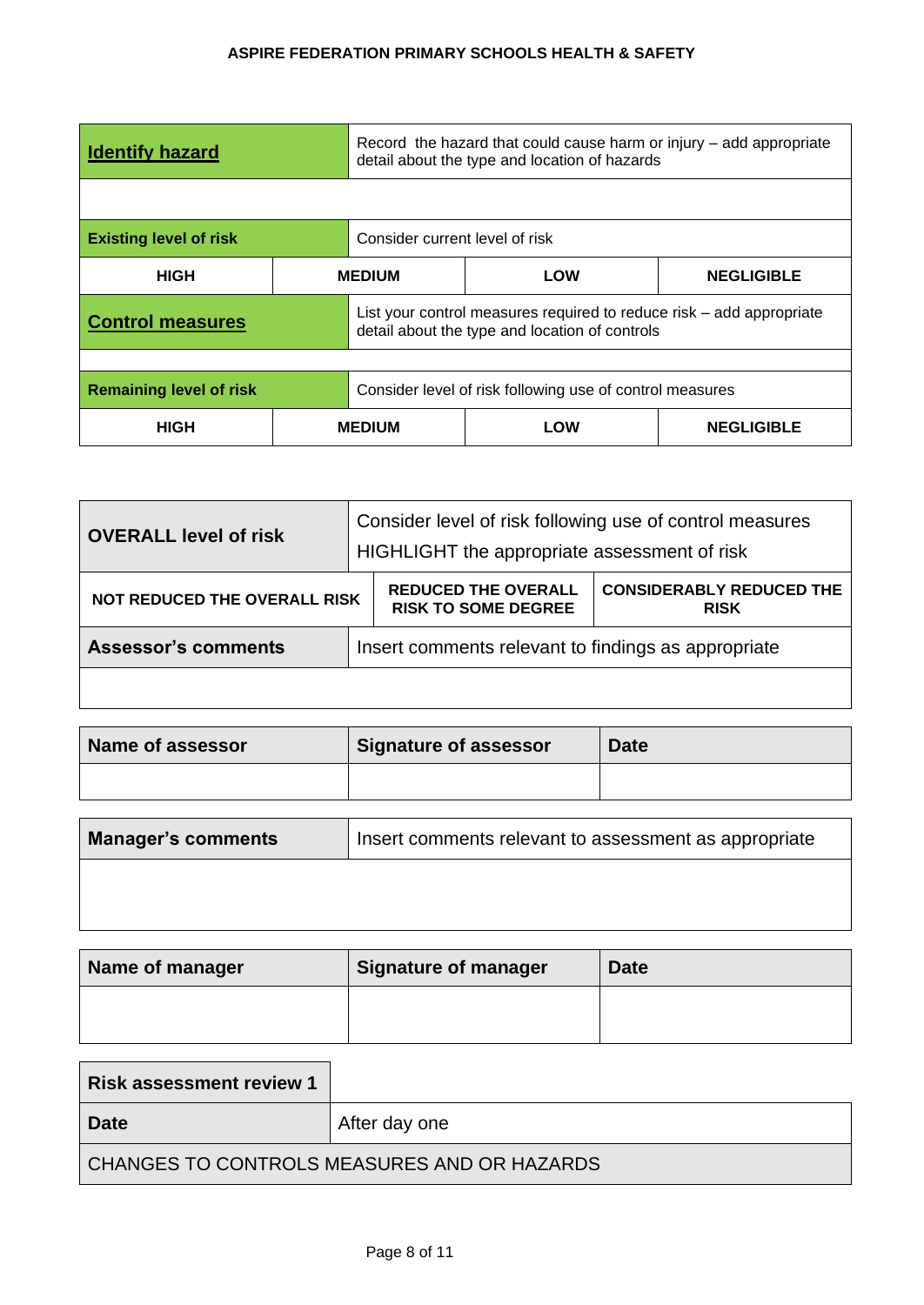| Who was involved in the Review            |
|-------------------------------------------|
| Signature of those involved in the Review |

| <b>Risk assessment review 2</b>           |                                             |
|-------------------------------------------|---------------------------------------------|
| <b>Date</b>                               | After day 3                                 |
|                                           | CHANGES TO CONTROLS MEASURES AND OR HAZARDS |
|                                           |                                             |
|                                           |                                             |
| Who was involved in the Review            |                                             |
| Signature of those involved in the Review |                                             |

| <b>Risk assessment review 3</b>           |                                             |
|-------------------------------------------|---------------------------------------------|
| <b>Date</b>                               | After first week                            |
|                                           | CHANGES TO CONTROLS MEASURES AND OR HAZARDS |
|                                           |                                             |
|                                           |                                             |
| Who was involved in the Review            |                                             |
| Signature of those involved in the Review |                                             |

| <b>Risk assessment review 4</b>           |                                             |
|-------------------------------------------|---------------------------------------------|
| Date                                      | After second week                           |
|                                           | CHANGES TO CONTROLS MEASURES AND OR HAZARDS |
|                                           |                                             |
|                                           |                                             |
| Who was involved in the Review            |                                             |
| Signature of those involved in the Review |                                             |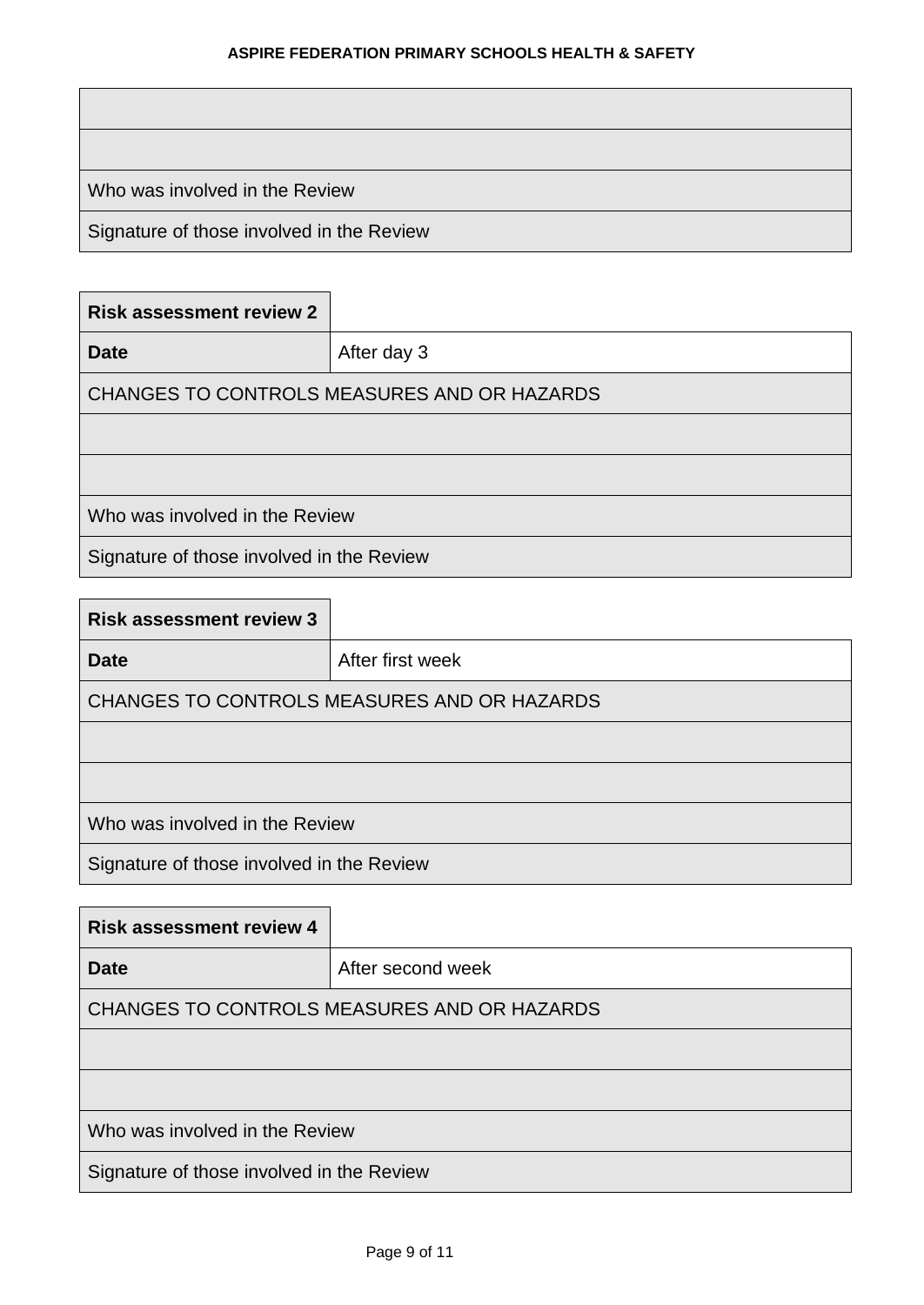| <b>Risk assessment review 4</b>           |                                             |
|-------------------------------------------|---------------------------------------------|
| <b>Date</b>                               | After forth week                            |
|                                           | CHANGES TO CONTROLS MEASURES AND OR HAZARDS |
|                                           |                                             |
|                                           |                                             |
| Who was involved in the Review            |                                             |
| Signature of those involved in the Review |                                             |

| <b>Risk assessment review 5</b>           |                                             |  |
|-------------------------------------------|---------------------------------------------|--|
| <b>Date</b>                               |                                             |  |
|                                           | CHANGES TO CONTROLS MEASURES AND OR HAZARDS |  |
|                                           |                                             |  |
|                                           |                                             |  |
| Who was involved in the Review            |                                             |  |
| Signature of those involved in the Review |                                             |  |

| <b>Risk assessment review 6</b>             |  |
|---------------------------------------------|--|
| <b>Date</b>                                 |  |
| CHANGES TO CONTROLS MEASURES AND OR HAZARDS |  |
|                                             |  |
|                                             |  |
| Who was involved in the Review              |  |
| Signature of those involved in the Review   |  |

| <b>Assessor's comments</b> | Insert comments relevant to findings as appropriate |             |
|----------------------------|-----------------------------------------------------|-------------|
|                            |                                                     |             |
|                            |                                                     |             |
| Name of assessor           | <b>Signature of assessor</b>                        | <b>Date</b> |